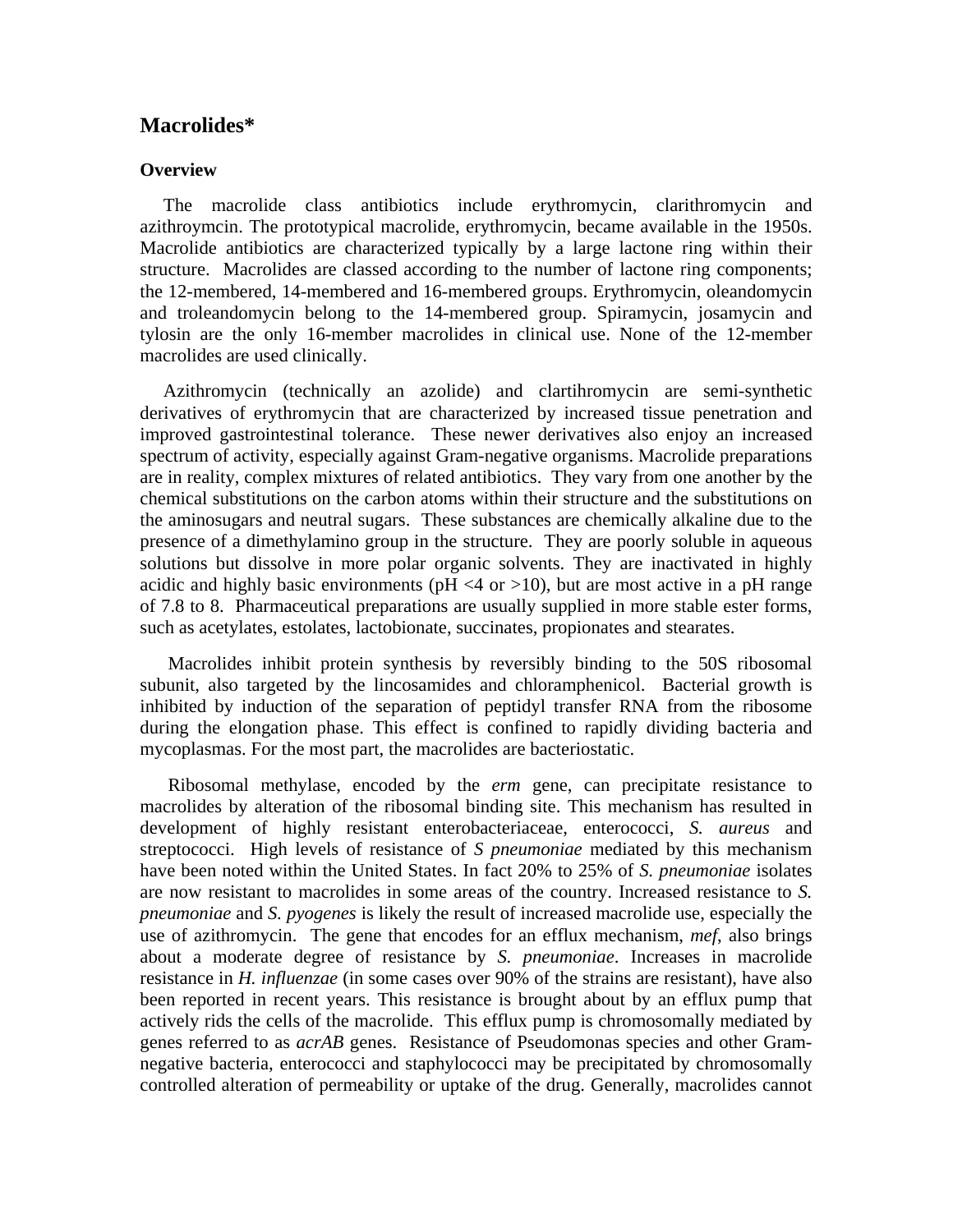penetrate the cell walls of Gram-negative organisms. Cross resistance both among macrolides and with clindamycin has been reported.

 Macrolides are used in therapy for systemic and local infections. In veterinary medicine these drugs are indicated for treatment of upper respiratory tract infections, bronchopneumonia, bacterial enteritis, metritis, pyodermatitis, urinary tract infections and arthritis. Formulations for mastitis therapy are available. The high concentrations in milk and short withdrawal times render the macrolides a practical choice in therapy for mastitis. Macrolides are effective against most aerobic and anaerobic Gram-positive organisms. They are sometimes considered penicillin alternatives for the treatment of staphylococci and streptococci. In general these drugs are not effective against Gramnegative bacteria, protozoa or fungi, but are active against mycoplasmas, treponemes, some rickettsiae and some strains of *Pasteurella, Haemophilus* and *Neisseria* species (azithromycin is the most effective against *Neisseria* species). *Bacteroides fragilis* exhibits moderate susceptibility to the macrolides. Macrolides are active also against atypical mycobacteria and *Mycobacterium* species. Newer macrolides have a broader spectrum of activity than erythromycin (see erythromycin section), especially against *Mycobacterium avium* (particularly clarithromycin)*,* non-tuberculous mycobacteria, *Hemophilus influenzae, Chlamydia trachomatis* and *Chlamydophila pneumoniae.* Azithromycin is the macrolide with the best Gram-negative activity of the group and is effective against *Shigella* and *Salmonella* species. However azithromycin is less active than erythromycin against staphylococci and streptococci, but more active against *Legionella* species and *Haemophilus influenzae,* although resistance in *H. influenzae* is increasing. In vitro synergism is seen when macrolides are used with cefamandole (against *Bacteroides fragilis* ), ampicillin (against *Nocardia asteroides*), rifampin (against *Rhodococcus equi* ), and ceftriaxone (along with azithromycin against community acquired pneumonia). Clarithromycin is used in combination with other drugs in therapy for disseminated *Mycobacterium avium-intracellulare* (MAC) in AIDS patients and in therapy for *Helicobacter pylori*. Clarithromycin is also used alone for prophylaxis for MAC in patients at risk.

 Macrolides can be inactivated by gastric acid. Accordingly, oral preparations are often stable salts, esters, or they feature enteric coatings. The drug, however, is readily absorbed from the gastrointestinal tract, although in ruminants absorption from the ruminoreticulum is delayed and unreliable. Macrolides are distributed well in tissues; in fact macrolides are concentrated in macrophages and some other cells, often reaching greater than twenty times the plasma concentration. Macrolides also concentrate in the spleen, liver, kidney and especially the lungs. They are well distributed in pleural and ascitic fluids, but not in the cerebrospinal fluid unless meningeal inflammation is present. In addition, macrolides accumulate in bile and milk. The concentration in milk can exceed that in plasma, especially in the presence of mastitis. Macrolides are excreted primarily in bile (> 60%), but the proportion excreted in urine can increase when administered parenterally.

 Side effects and toxicities are rare for most macrolides, however fatal gastrointestinal disturbances have occurred in horses. Hypersensitivity has also been infrequently reported. Tilmicosin is the most toxic of the macrolides. Cardiac toxicity with tilmicosin